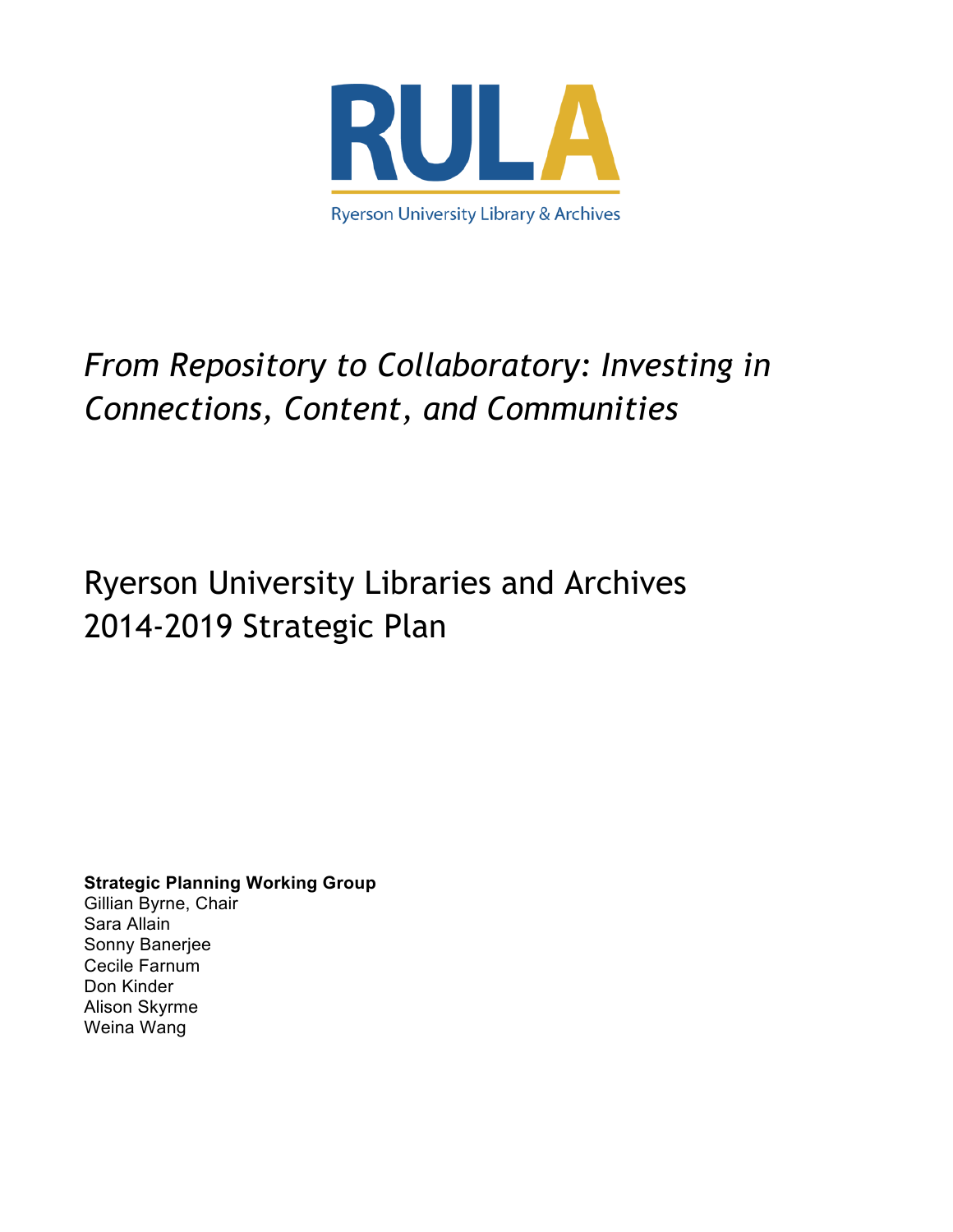### **Table of Contents**

| Enable Greater Student Engagement and Success through Exceptional Experiences  3                                                                                                                                                                                                                                                                                                                                                                                     |  |
|----------------------------------------------------------------------------------------------------------------------------------------------------------------------------------------------------------------------------------------------------------------------------------------------------------------------------------------------------------------------------------------------------------------------------------------------------------------------|--|
| $\textbf{Context} \textcolor{red}{\textbf{.}} \\ \textbf{.}} \\ \textbf{.} \\ \textbf{.} \\ \textbf{.} \\ \textbf{.} \\ \textbf{.} \\ \textbf{.} \\ \textbf{.} \\ \textbf{.} \\ \textbf{.} \\ \textbf{.} \\ \textbf{.} \\ \textbf{.} \\ \textbf{.} \\ \textbf{.} \\ \textbf{.} \\ \textbf{.} \\ \textbf{.} \\ \textbf{.} \\ \textbf{.} \\ \textbf{.} \\ \textbf{.} \\ \textbf{.} \\ \textbf{.} \\ \textbf{.} \\ \textbf{.} \\ \textbf{.} \\ \textbf{.} \\ \textbf{.$ |  |
|                                                                                                                                                                                                                                                                                                                                                                                                                                                                      |  |
|                                                                                                                                                                                                                                                                                                                                                                                                                                                                      |  |
|                                                                                                                                                                                                                                                                                                                                                                                                                                                                      |  |
|                                                                                                                                                                                                                                                                                                                                                                                                                                                                      |  |
|                                                                                                                                                                                                                                                                                                                                                                                                                                                                      |  |
| $\textbf{Context} \textcolor{red}{\textbf{.}} \\ \textbf{.}} \\ \textbf{5}$                                                                                                                                                                                                                                                                                                                                                                                          |  |
|                                                                                                                                                                                                                                                                                                                                                                                                                                                                      |  |
|                                                                                                                                                                                                                                                                                                                                                                                                                                                                      |  |
|                                                                                                                                                                                                                                                                                                                                                                                                                                                                      |  |
|                                                                                                                                                                                                                                                                                                                                                                                                                                                                      |  |
|                                                                                                                                                                                                                                                                                                                                                                                                                                                                      |  |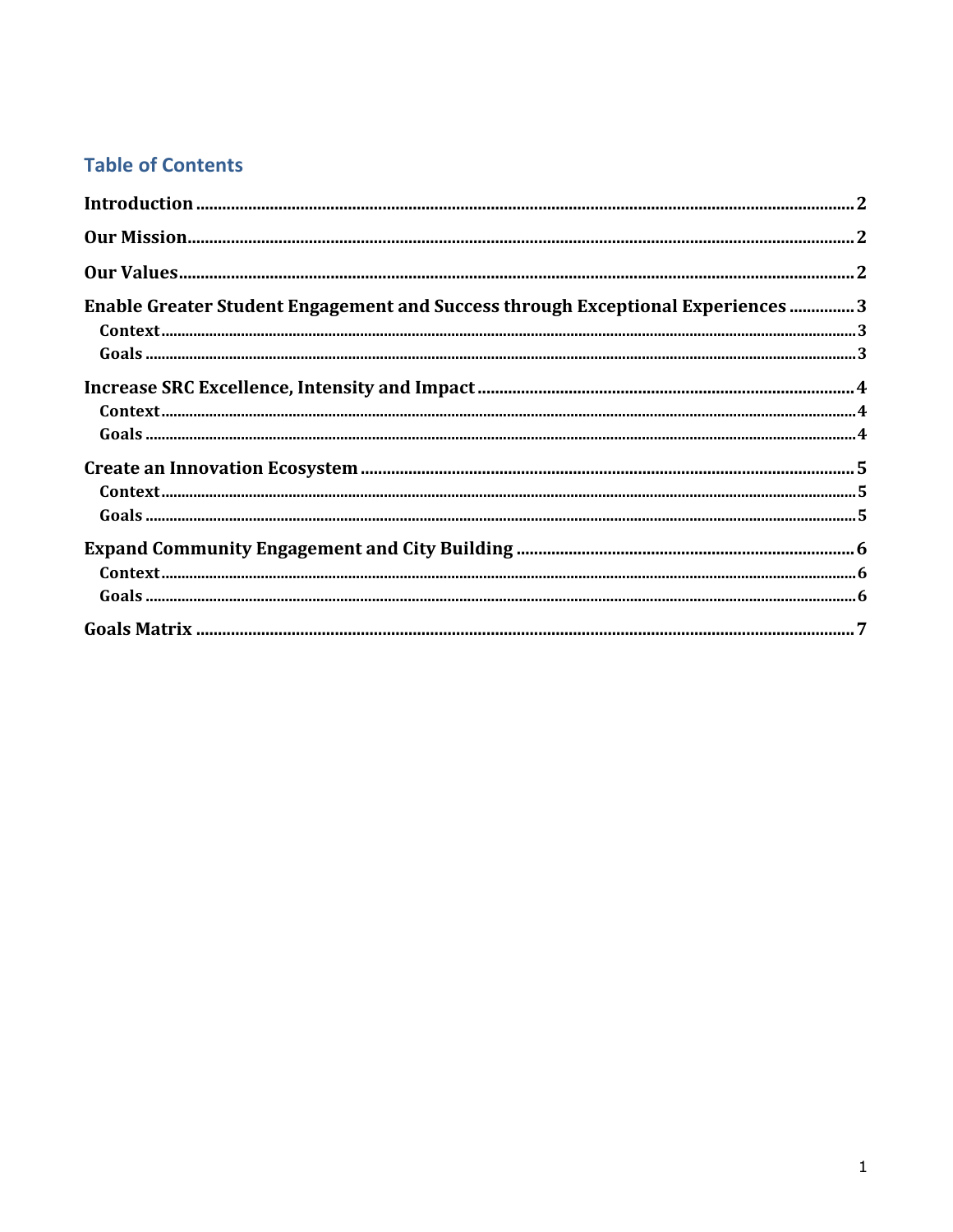## Introduction

*From Repository to Collaboratory: Investing in Connections, Content, and Communities* builds on the accomplishments gained while guided by the Library's previous strategic plan, *Building on success.*

- Genesis in Academic Plan
- Generated collaboratively, by listening and discussing and investigating
- Informed by information gathered through the environmental scan:
	- Expanding mandate
	- Demonstrating our value
	- Sustaining our infrastructure
	- Coping with less
- Major themes: collaboration/sustainability/creating exceptional experiences.
- Plan will guide us over the next five years as we continue to grow and develop, and outline priorities for we how we can deliver the most value to our user communities.

## Our Mission

The Ryerson University Library and Archives is integral to learning, teaching, and scholarly, research and creative activities. We collect, organize, preserve, disseminate, and provide access to essential information resources. Our services focus on our users to enable knowledge creation. Through engagement with students, faculty, and the community we collaborate in fostering successful critical thinkers and lifelong learners.

## Our Values

Our work is guided by our values:

- Intellectual freedom and the right to privacy
- Equitable access
- Information literacy
- Honouring our heritage and enhancing our reputation
- Service excellence and accountability
- Open communication and collaboration
- Creating stimulating learning environments
- Innovation and flexibility
- Continuous improvement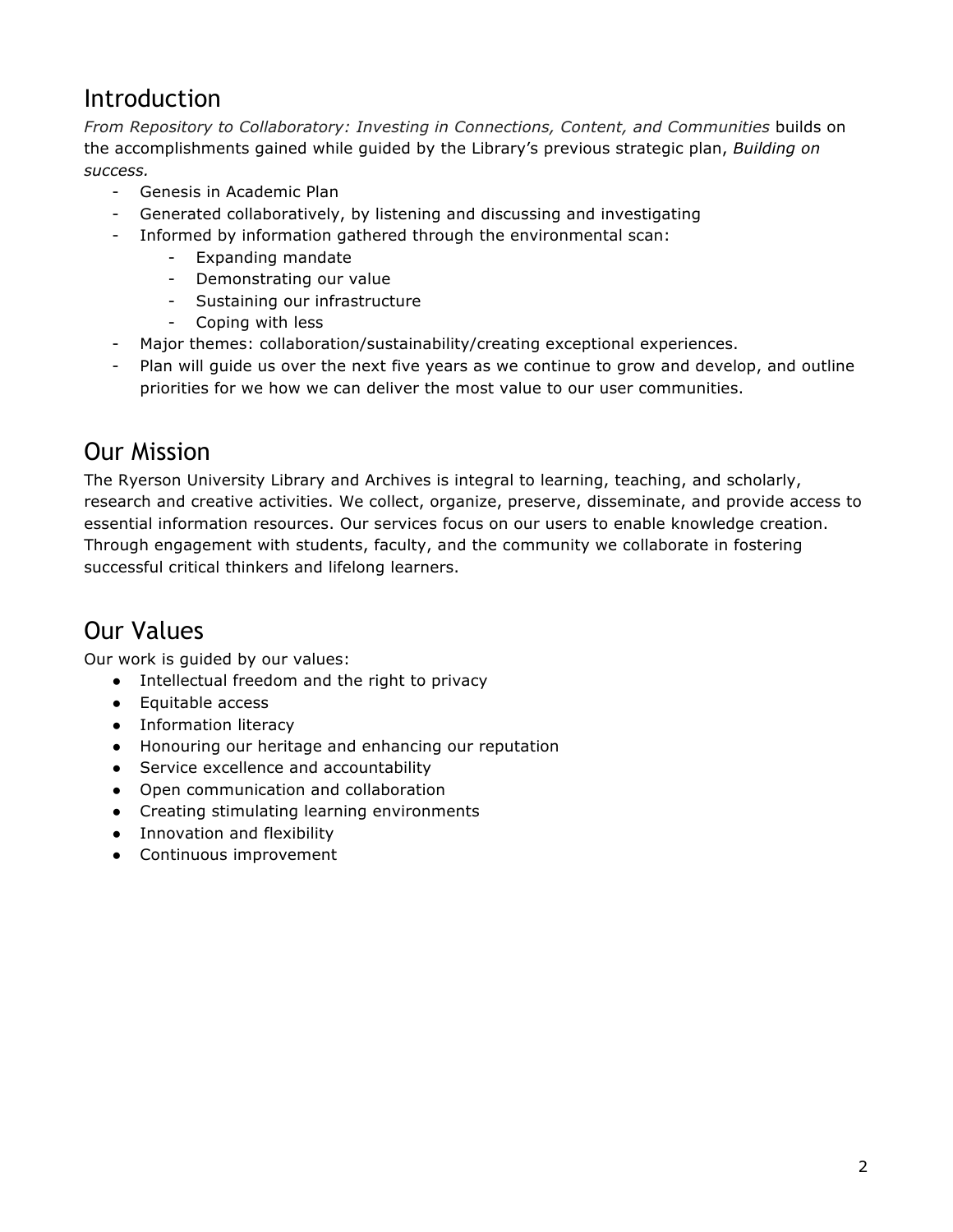## Enable Greater Student Engagement and Success through Exceptional Experiences

#### Context

What we do, we do for our user communities. Enabling student success is foundational to our activities. With the opening of the Student Learning Centre, the Library will have unparalleled opportunities over the next five years to revisit our physical infrastructure to ensure that we are providing inspiring spaces for students to collaborate, research and learn. We will open new spaces, such as the Digital Media Experience, and re-envision existing ones, like our proposed fourth floor Archives and Special Collections research hub.

Our virtual space is of equal importance to our user community. Our students expect to be able to discover the resources they need regardless of their discipline, location, or access method. We must provide intuitive, functional and accessible tools and resources for our users to provide an effective and satisfying online experience.

Our physical and virtual spaces are an extension of our services. Knowing that every interaction has the potential to enhance student experience, we will undertake reviews of our policies and service models. We will increase our capacity to support the dynamic learning environment at Ryerson, including working with partners to support e-learning, zone learning initiatives, and entrepreneurial skill development. Collaborating with partners such as Student Learning Support and Equity, Diversity & Inclusion will also be key to providing holistic, visible support for our students' out-of-classroom experiences.

A key to success in this is ongoing consultation and assessment. We must ground our decisions in evidence and use input from our communities to drive our policies. This will allow us to be responsive and nimble as we face a period of great change.

- 1. Improve the Library's facilities to create healthy, configurable, and flexible learning spaces that encourage collaboration, research, and independent study.
- 2. Develop the Library's web presence to facilitate teaching and learning by enhancing the discoverability of our collections and services.
- 3. Enhance the Library's ability to support the information needs of diverse learners and facilitate the development of lifelong learning skills.
- 4. Improve capacity for effective teaching, both online and in person, and engage faculty in embedding Library services, expertise and resources into the curriculum to enhance student achievement.
- 5. Strengthen collaboration with Ryerson partners, both academic and administrative, to provide holistic support that will improve student success and retention.
- 6. Transform service models to enable the highest quality of service to our user communities.
- 7. Develop a robust assessment framework that will allow the Library to improve spaces, services, and collections through ongoing user consultation and research.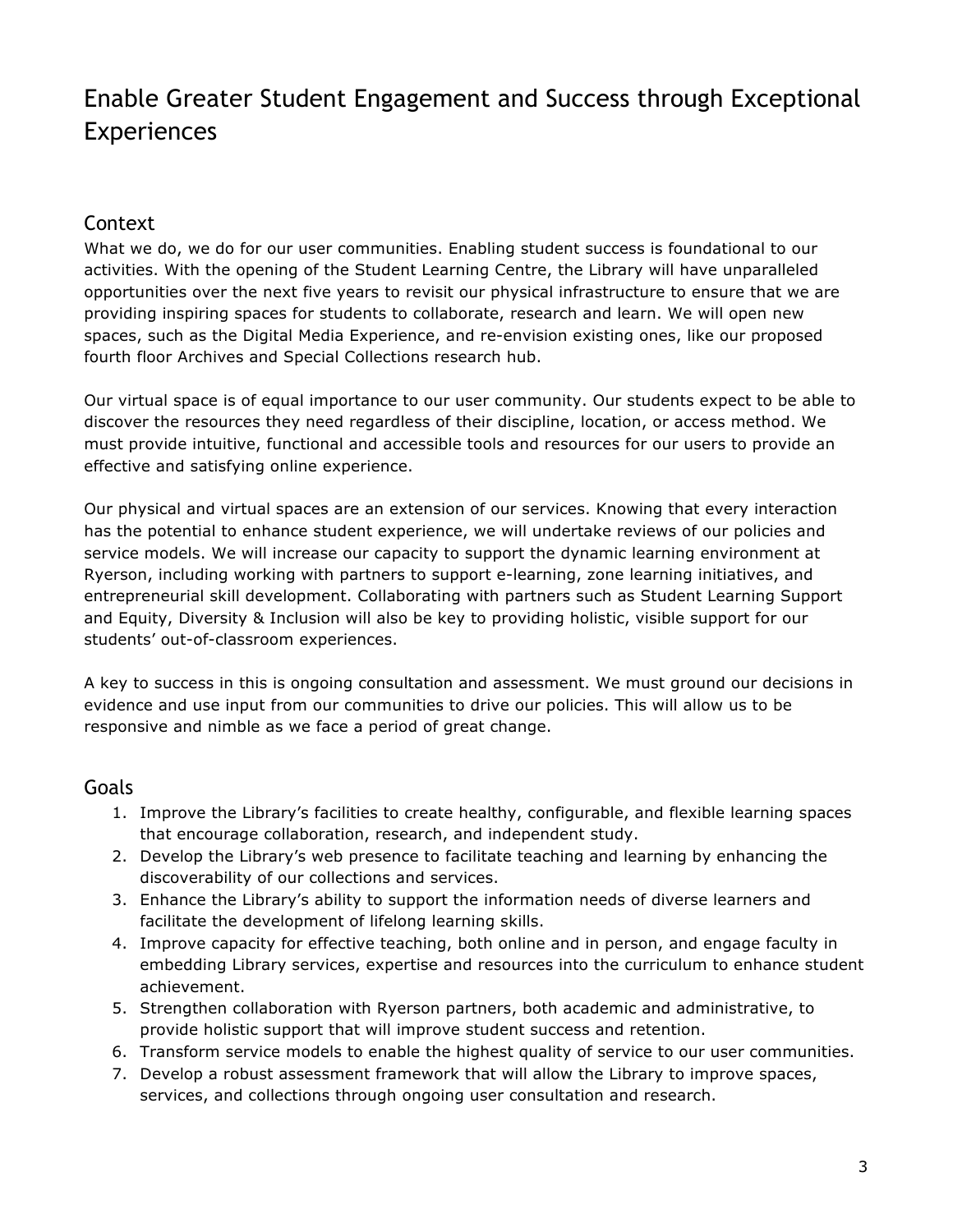## Increase SRC Excellence, Intensity and Impact

#### Context

The Library plays a critical role in advancing Ryerson's research agenda through the creation, collection, curation, and dissemination of knowledge. Ryerson is experiencing a period of dramatic growth in research activities; the Library must ensure it can effectively support the research needs of faculty and graduate students, both within traditional disciplines and in emerging interdisciplinary areas. To accomplish this, we must creatively collaborate with regional and national partners to ensure the widest possible access to research materials in a time of decreasing resources.

We will enhance our leadership and support of the increasingly complex scholarly communication world, with particular focus on copyright and open access. An "Open @ RULA" initiative will allow the Library to develop and promote new mechanisms that reward open scholarship. The expert knowledge of our staff will allow us to become a focal point of the university in these areas. In collaboration with bodies such as the Canadian Association of Research Libraries and Ontario Council of University Libraries, we will grow capacity to support emerging SRC needs like research data management and storage.

We will ensure the Library's expertise, tools, and services will enable researchers to meet funding requirements. We will assist researchers in ensuring their research has the highest possible impact. Through the development of the Library's research repository and advocacy efforts, the Library will partner with graduate students and faculty to make accessible and preserve Ryerson's SRC output.

- 1. Increase capacity to develop research-oriented collections in identified areas of Ryerson cross-disciplinary themes, involving special, archival and print and electronic collections.
- 2. Align processes and support structures to ensure the Library can provide excellent stewardship of research materials in a fiscally responsible, transparent fashion.
- 3. In collaboration with regional and national partners, build capacity to support the emerging scholarly communication needs of faculty, graduate students and research centres.
- 4. Develop researcher-centred services that foster research collaborations and expose, publicize and preserve Ryerson's SRC output.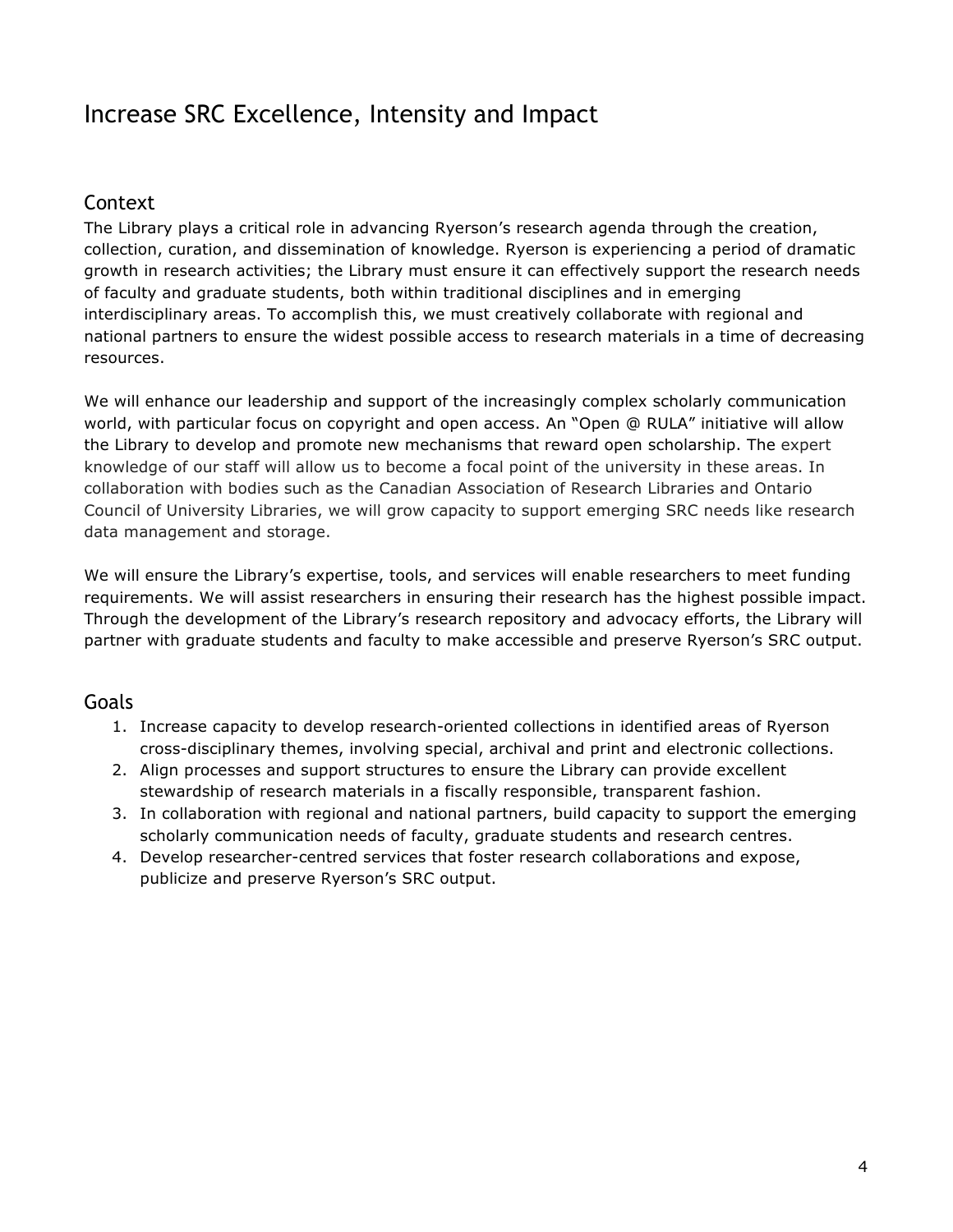## Create an Innovation Ecosystem

#### Context

The Library has earned a reputation as a driver of innovation within Ryerson, and seeks to sustain that momentum over the next five years. Core to the ability to innovate is a strong, stable infrastructure. The Library must support the technology needs of new spaces, such as the SLC learning labs, and build on popular new services, such as the mobile learning initiative. Within that infrastructure, the Library will establish a leading role for itself in development of strategically important library technologies. Within the next five years, the Library will have a new Integrated Library System and Digital Asset Management System. This large scale change will provide unique opportunities to develop new ways to serve our user communities.

An innovative organization needs to be effectively organized. The library will review its departmental structure, professional and paraprofessional roles, and committees to ensure that the Library can grow and change in response to an expanding mandate.

Finally, an innovative ecosystem starts with people. In order to take on the challenges we have set for ourselves, we must establish high quality training and development for our staff and librarians. By focusing on collaborative, experiential learning we hope to develop a pervasive culture of innovation within the Library, allowing innovation to happen at all levels of the organization. Among librarians, priority will be placed on developing SRC skills, as librarians have a dual role within the institution to both support and undertake SRC activities.

- 1. Build a flexible, sustainable and progressive technological infrastructure to address the existing and emerging needs of the Library and its users.
- 2. Become a leader in the development of sustainable, innovative library technology tied to our values.
- 3. Explore new organizational models and informal collaborations that better support collections building, research, and teaching in a dynamic, collaborative environment.
- 4. Foster a culture of innovation among librarians and staff by supporting ongoing professional development and experiential learning.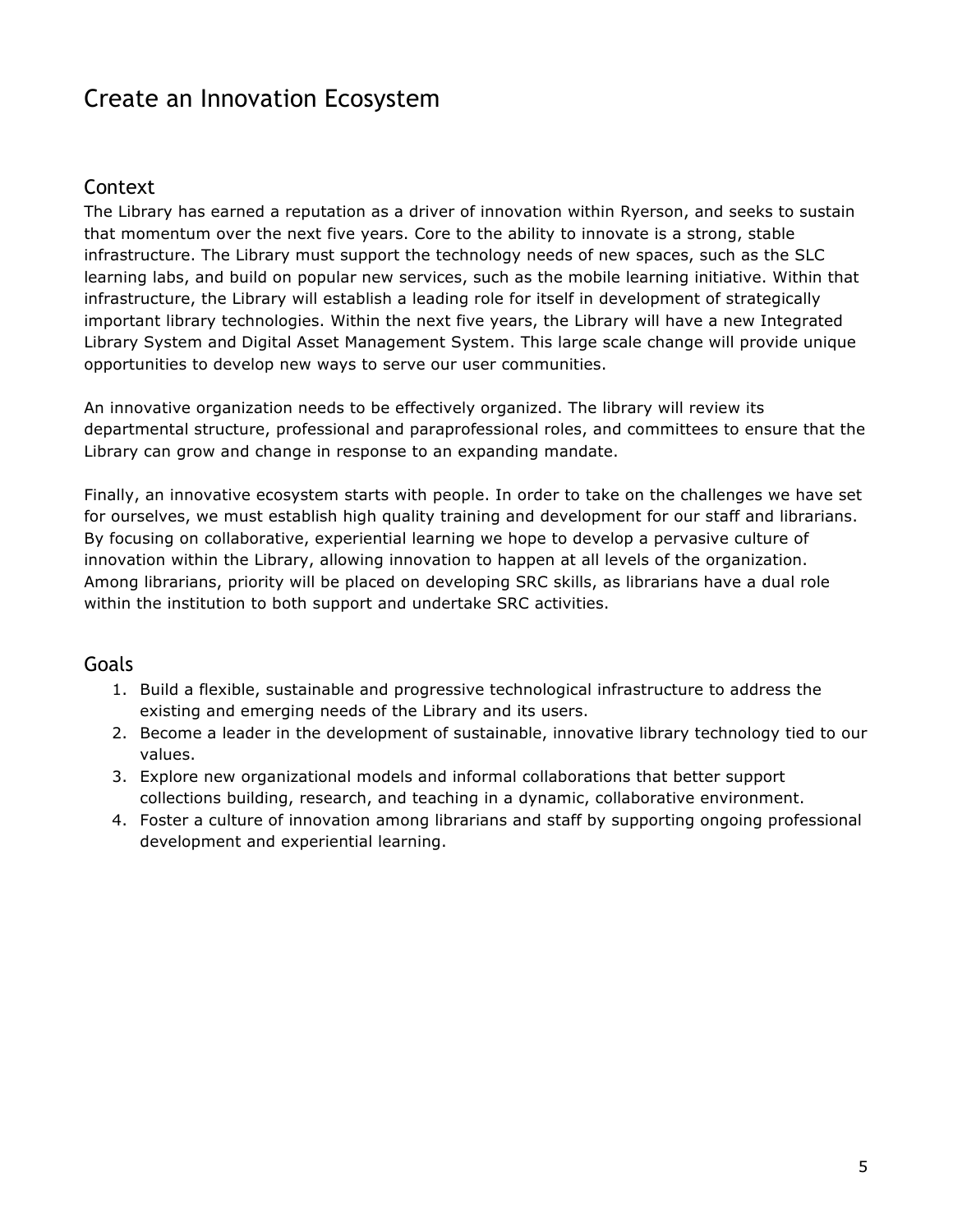# Expand Community Engagement and City Building

#### Context

A major focus for RULA for the next five years will be developing our unique and archival collections to drive community engagement. We will enhance our collections in response to university and community needs and build donor relationships, with City Building as one collections focus. We will provide the widest possible access to our unique materials through a carefully planned digitization program in collaboration with campus stakeholders and peer libraries.

We will build on our vision of the Library's user community in order to better serve alumni, high school students and the GTA community. With effective campus partnerships, we can enhance our ability to establish appropriate services for underserved populations, such as first generation students and Aboriginal communities.

Finally, foundational to success in all our efforts is enhanced communication. We will increase the visibility of the Library and articulate and advocate for the role of librarians in setting, achieving, and measuring institutional outcomes.

- 1. Increase the visibility and accessibility of unique collections through the expansion of the Library's archival and special collections.
- 2. Develop a digitization and preservation program to enhance access to unique and high profile collections and participate in regional digitization and preservation efforts.
- 3. Build connections with Ryerson communities through targeted services, collaborations, and development opportunities.
- 4. Develop a comprehensive marketing and outreach program to improve use and understanding of Library resources and services across faculty, staff, students and the community.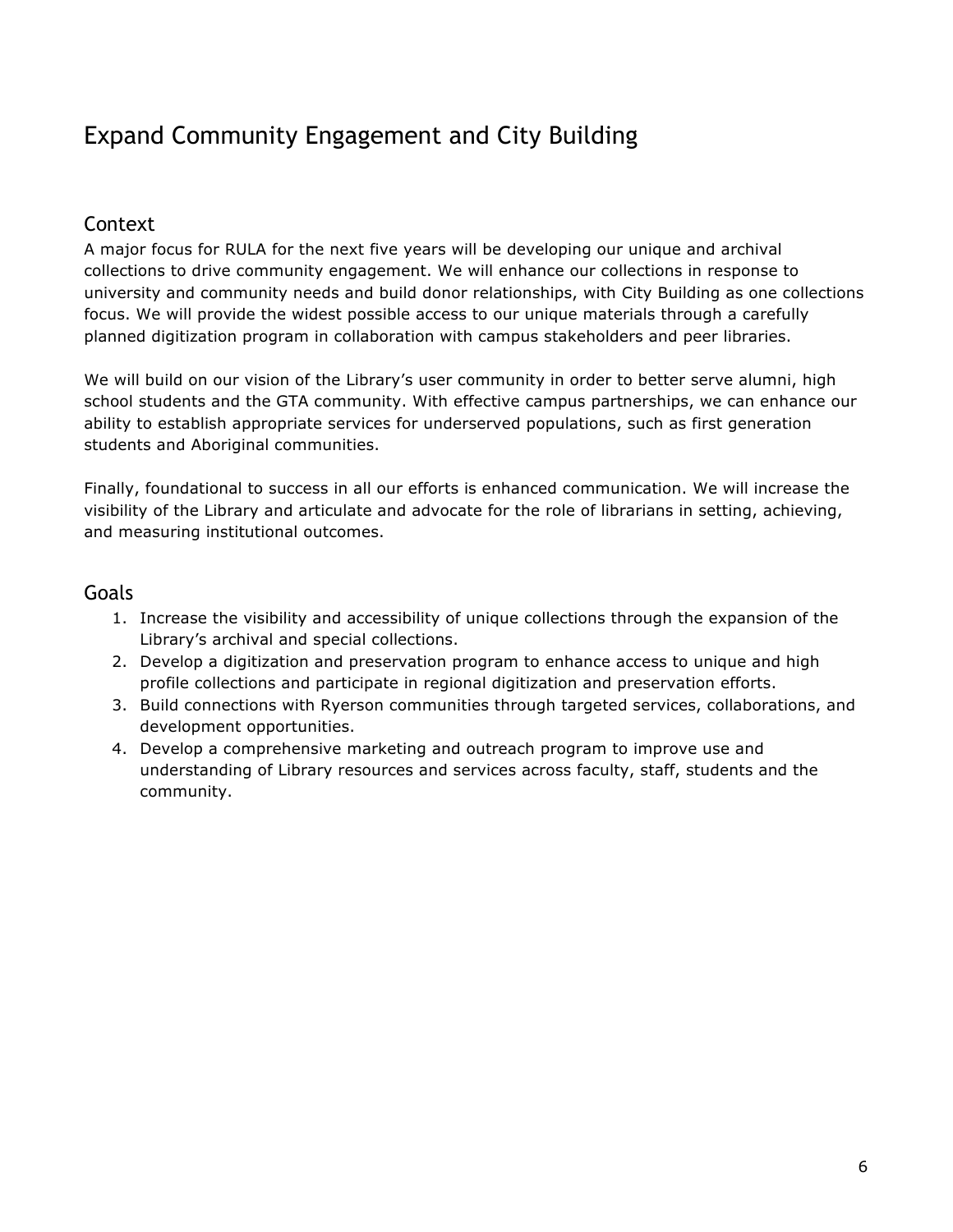### Goals Matrix

This matrix maps each of the Library's goals to the Academic Plan priorities, as many goals fall under multiple priorities.

- P1: Enable Greater Student Engagement and Success through Exceptional Experiences
- P2: Increase SRC Excellence, Intensity and Impact
- P3: Foster an Innovation Ecosystem
- P4: Expand Community Engagement and City Building

| Goal                                                                                                                                                                                                    | P <sub>1</sub>            | P <sub>2</sub>            | P <sub>3</sub>            | <b>P4</b>    |
|---------------------------------------------------------------------------------------------------------------------------------------------------------------------------------------------------------|---------------------------|---------------------------|---------------------------|--------------|
| Improve the Library's facilities to create configurable, flexible learning spaces that<br>encourage collaboration, research, and independent study.                                                     | X                         |                           |                           |              |
| Develop the Library's web presence to facilitate teaching and learning by enhancing the<br>discoverability of our collections and services.                                                             | $\boldsymbol{\mathsf{x}}$ | $\boldsymbol{\mathsf{x}}$ | $\boldsymbol{\mathsf{x}}$ | X            |
| Enhance capacity to support the information needs of diverse learners and facilitate the<br>development of lifelong learning skills.                                                                    | $\boldsymbol{\mathsf{x}}$ | $\boldsymbol{\mathsf{x}}$ | $\times$                  |              |
| Improve capacity for effective teaching, both online and in person, and engage faculty in<br>embedding Library services, expertise and resources into the curriculum to enhance student<br>achievement. | $\boldsymbol{\mathsf{x}}$ | $\boldsymbol{\mathsf{x}}$ |                           |              |
| Strengthen collaboration with Ryerson partners, both academic and administrative, to<br>provide holistic support that will improve student success and retention.                                       | X                         |                           |                           |              |
| Transform service models to enable the highest quality of service to our user communities.                                                                                                              | $\boldsymbol{\mathsf{x}}$ | $\mathsf{x}$              | $\boldsymbol{\mathsf{x}}$ | $\mathsf{x}$ |
| Develop a robust assessment framework that will allow the Library to improve spaces,<br>services, and collections through ongoing user consultation and research.                                       | $\mathsf{x}$              | $\times$                  | $\boldsymbol{\mathsf{x}}$ | X            |
| Increase capacity to develop research-oriented collections in identified areas of Ryerson<br>cross-disciplinary themes, involving special, archival and circulation collections.                        | X                         | $\boldsymbol{\mathsf{x}}$ |                           | x            |